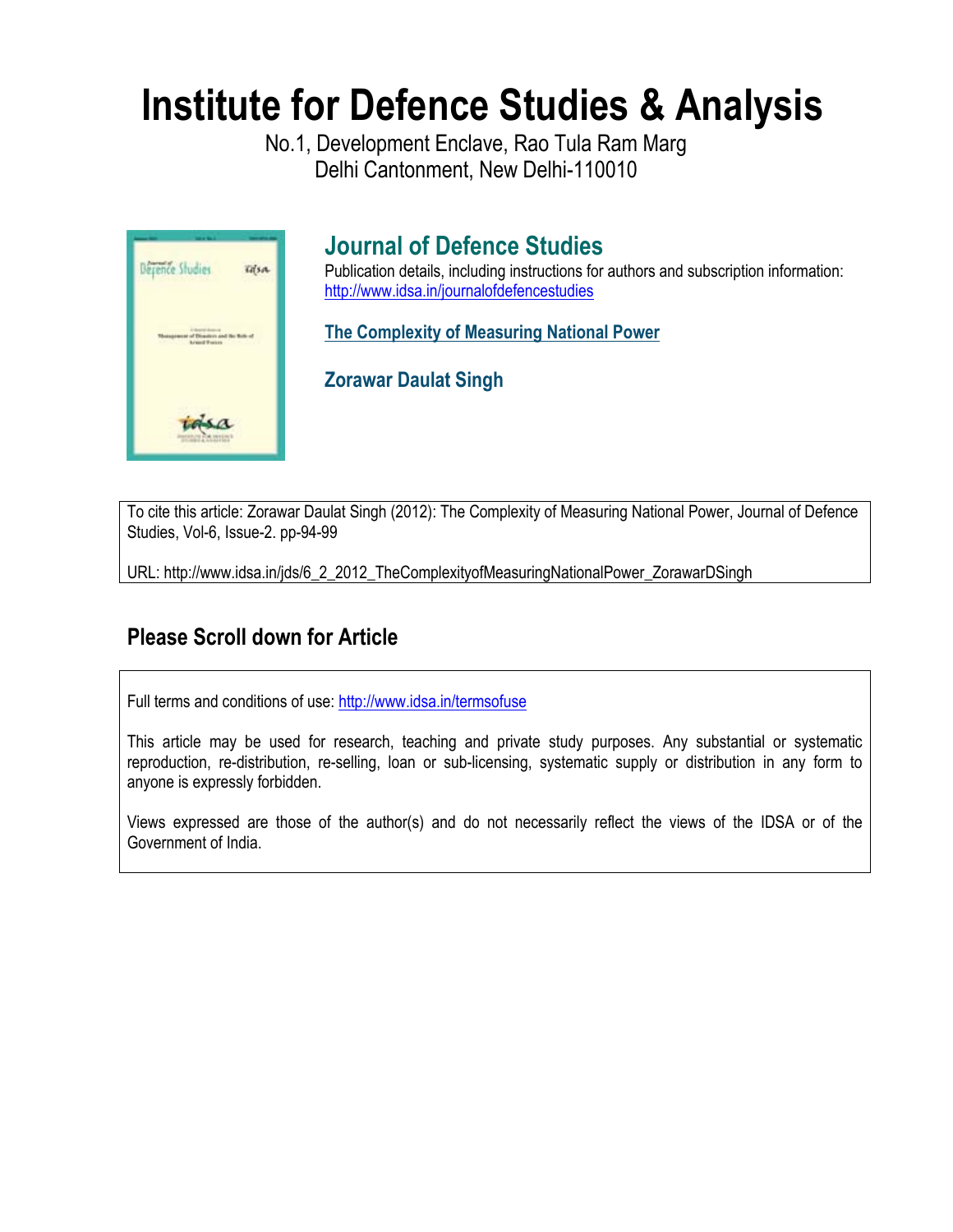# **The Complexity of Measuring National Power**

*Zorawar Daulet Singh\**

Arvind Subramanian's recent book, *Eclipse: Living in the Shadow of China's Economic Dominance*<sup>1</sup> , has renewed interest in measuring the potential of emerging powers. Subramanian argues that projections of gross domestic product (GDP), trade and creditor status make China's future dominance inevitable.

The focus, however, on a narrow metric like GDP growth rate to anticipate the dominant powers of tomorrow is flawed. For one, the GDP figure tells us little about the quality of a nation's economy or whether its wealth is being converted into competitive capabilities. For example, China's \$5 trillion GDP, secondbiggest globally, hides more than it reveals. Nearly half of China's GDP is driven by investment, mainly in real estate and infrastructure. It is unclear whether this build of fixed-asset investment is producing capabilities or knowledge that great powers typically possess. The other major driver of China's economy is its role as a manufacturing hub. What is less known is that foreign multinational corporations (MNCs) account for 60 per cent of China's trade and 80 per cent of the value of their exports is imported. In other words, the value addition that occurs in China itself is a tiny contribution in the overall production process. Even China's creditor status is circumscribed by the fact that China's reserve assets are denominated in currencies printed by its principal debtors who have, consequently, transferred the vulnerability of this imbalance onto China.

Extrapolating such an economic structure for the next two decades would imply a much larger Chinese GDP, but not necessarily one that is endowed with the human capital or the technical knowledge that is embedded in advanced economies. Similarly, projecting India's growth into the future would conceal the structural distortions of the economy: atrophying scientific and technological base; a neglected education and health care system; energy insecurity; dependency on imported capital; etc.

<sup>\*</sup> **Zorawar Daulet Singh** is a Research Fellow at the Centre for Policy Alternatives, an independent Delhi-based think tank. Website: http://www.zorawardauletsingh.com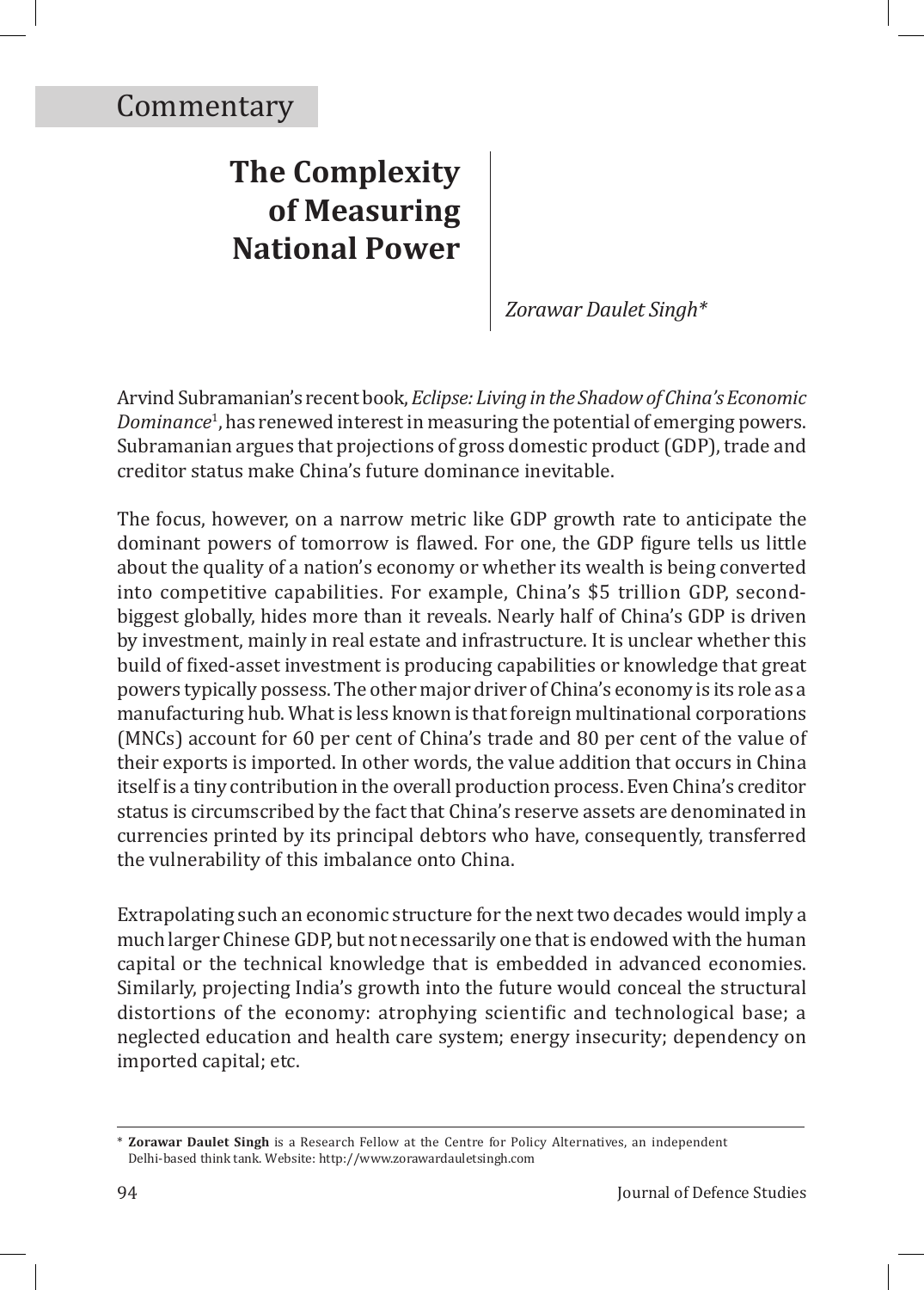The economy is one, albeit the most vital, building block of a nation's strength. But only when assessed comprehensively and viewed in an ensemble of capabilities, can the relative strength of a state be gauged. The notion of comprehensive national power is a popular approach for arriving at an analysis of the diverse but interdependent variables that underpin the power of leading states.

### **What is Power and Can It Be Measured?**

The non-linear relationship between material power and actual power (ability to achieve a political outcome) has been one of the most contested themes among political scientists. Analysts have drawn attention to "the paradox of unrealised power"2 , that is, the inability of a state to translate material power into a political outcome. David Baldwin's *Paradoxes of Power*<sup>3</sup> remains the seminal work on this theme.

The paradox is caused by two factors. First, the lack of will or skill in the effective use of power (that is, India has the missiles but lacks the ability to leverage them diplomatically). Second, the capabilities of an actor must be contexualised in a policy contingency specifying the nuances of a situation. For instance, India's nuclear weapons would deter a nuclear assault on the homeland but offer no benefits to increasing its influence in Afghanistan. Alternatively, the prospects of increasing Indian influence in Southeast Asia would be determined by the relative strength of India's economic capabilities and its ability to augment the military capacities of smaller Association of Southeast Asian Nations (ASEAN) states visà-vis other actors vying for influence there.

Thus, power, unlike money, is not fungible, and a power resource that might be critical in one context could be irrelevant or become a liability in another. The key point is that conceiving power "as an undifferentiated quantifiable mass" offers little insight into the potential for actual political success of the states being ranked. Political success in a scenario where power is exercised will depend on that unique situation, resolve of the national leadership and the likely capabilities and strategic responses of the resisting actor(s). This notion brings out the Janus-faced notion of "power as resources" and "power as outcomes".<sup>4</sup> While the former is quantifiable (that is, number of nuclear warheads, ships, research and development [R&D] institutions, etc.), the latter is more revealing but also inherently indeterminable.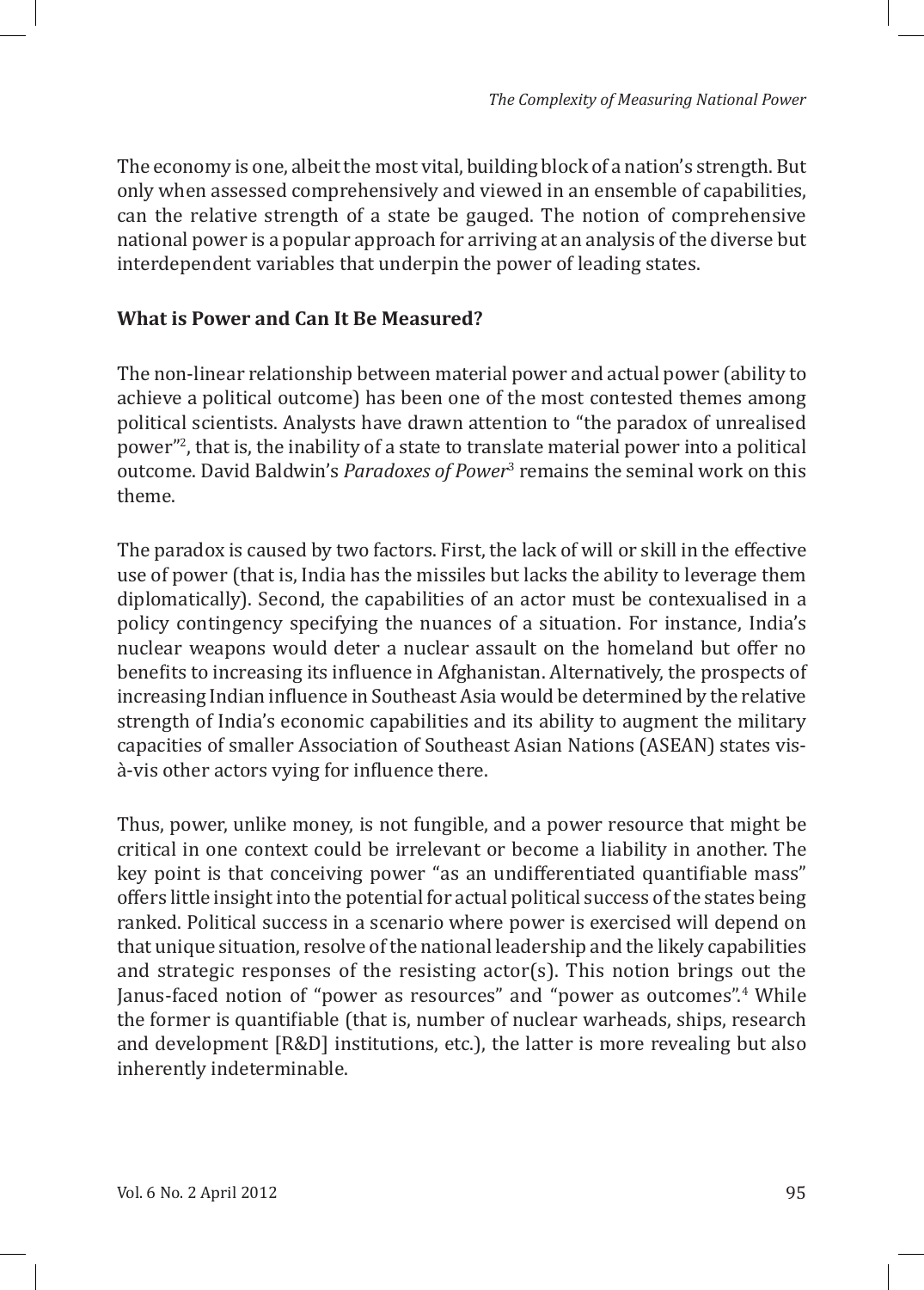If the litmus test for power is a state's success in shaping an outcome, it would imply anticipating a number of contingencies and how states' grand strategies hold up to unforseen geopolitical situations. As Kenneth Waltz says, "power is a means, and the outcome of its use is necessarily uncertain".<sup>5</sup>

The quest for contextualising power by relating it to hypothetical geopolitical situations, however appealing, would be methodologically difficult to incorporate in a comparative study. Thus, an analysis that seeks to rank nations can reveal something about the generation of power resources that results from an intricate division of labour within a state, but not whether the data that is crunched has relevance in predicting political outcomes. In 1979, Waltz had outlined the "size of population and territory, resource endowment, economic capability, military strength, political stability and competence" as the decisive ingredients of national strength.<sup>6</sup> Nearly all the international studies conducted on measuring the power of nations have confined themselves to these major variables.

Finally, there is a third facet of power that enables a state to leverage its capabilities towards political goals. This is grand strategy or ideational capability, which reflects a state's capacity to generate and adapt a strategic template that can guide its national security bureaucracy. Again, measuring the quality of strategies among nations is problematic for reasons alluded to earlier. However, a focus on some of the underlying elements that might produce strategies could be instructive. The quality of the strategic bureaucracy (those assigned to implement national security goals) can serve as a useful proxy for a state's grand strategy since it is this element of state capacity that helps manoeuvre the state in international life by leveraging both the global geopolitical environment and all the material and ideological strengths at a state's disposal.

The strategic bureaucracy includes the structure of national security institutions, such as the level of political–military interactions, inter-agency coordination and the level of "jointness" within the armed services itself. One can also include the quality, specialisation and scale of the foreign service and intelligence personnel. Much of this can be empirically or qualitatively observed across states. For instance, Brazil's foreign service is nearly five times the size of the Indian foreign service. In fact, strategy and institutions are interdependent—a grand strategy is of little value without accompanying institutions to aid its implementation, and even great institutions require a worldview and strategy to guide them.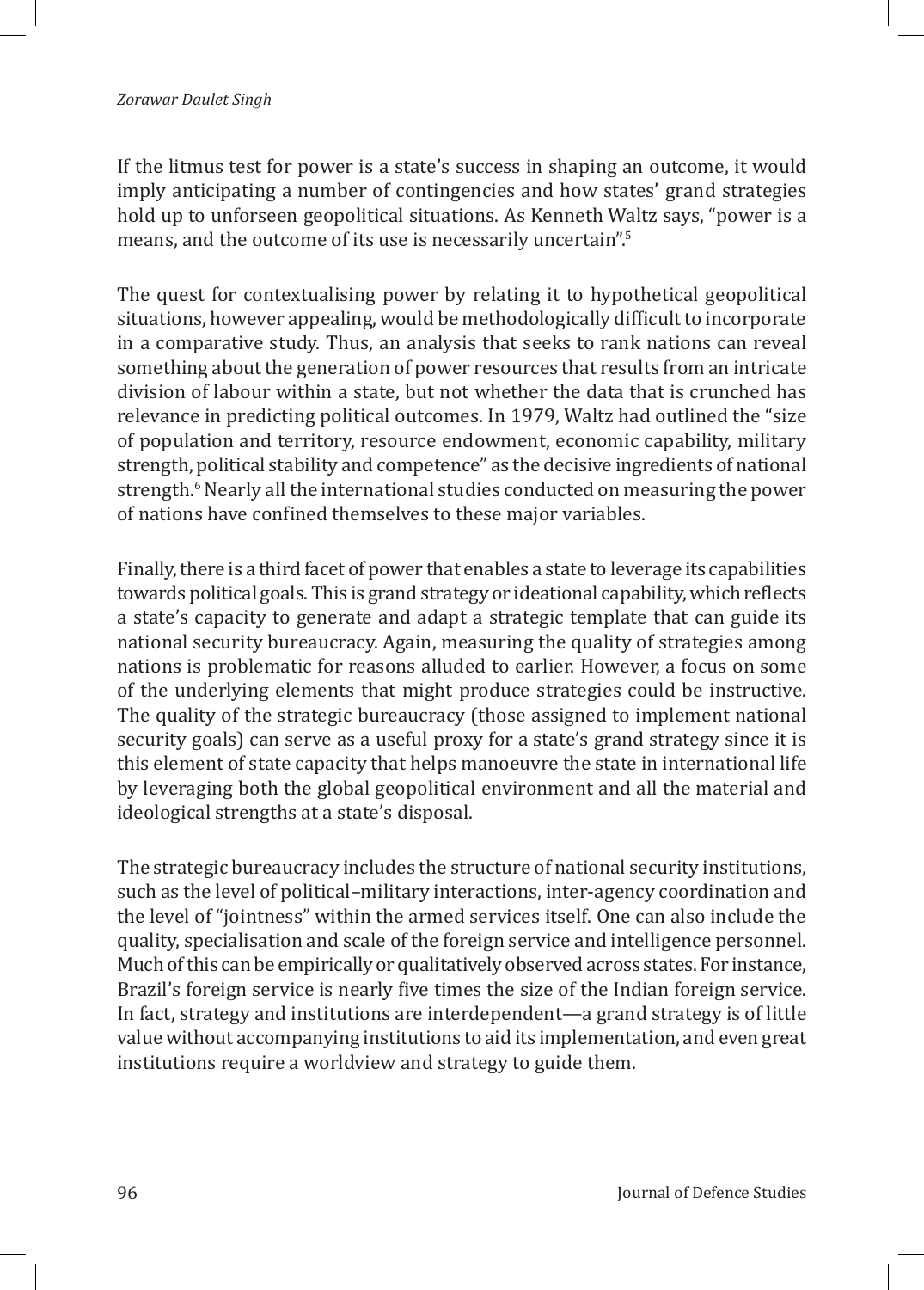In the final analysis, if power is an elusive concept, why attempt to measure it? Given that power is relative, only a benchmarking process can indicate where nations stand on a range of metrics. Perhaps, more importantly, the exercise could reveal domestic weaknesses. For example, India's inability to produce leadingedge military and civilian technologies might be traced back to a weak innovation system, the absence of institutional incentives, negligible R&D investment and an acquisition process where parochialism rather than a grand plan is driving military modernisation.

The notion that sustained high GDP growth rates will inevitably yield material capabilities at a future date is a widely prevalent presumption in Indian strategic discourse. The structure and quality of a national economy requires a conscious strategic direction and sound public policies, if leading-edge technologies are to be innovated and adopted and military–technical capabilities are to be autonomously developed. It may suffice to say that the prevailing Indian approach of an unsystematic process of power generation will only produce *ad hoc* and costly outcomes.

### **Can We Contextualise a Study on Power from the Perspective of an Emerging State such as India?**

Comprehensive national power is a relative concept. Only when relating a state's national capabilities across a range of metrics, among a selected peer group of countries, can we assess and rank nations.

The traditional approach to measuring power has been based on single-variable models that focus on either combat capabilities of nations or their economic potential. One reason for pursuing single-variable analyses, conducted mainly by Western political scientists, has been their interest in evaluating and ranking great powers that had already arrived in the international system. Hence, focusing on a single economic or military metric was sufficient, as this became a proxy for capabilities within the domestic system of the studied countries.

In contrast, a study conducted from the perspective of an emerging power such as India, which has yet to cross the threshold in multiple underlying capabilities that make a great power, must be primarily interested in understanding the building blocks of national power. To put it more plainly, the process of first generating wealth for sustained periods and simultaneously converting acquired wealth to power instruments is neither linear nor inevitable. Since India is interested in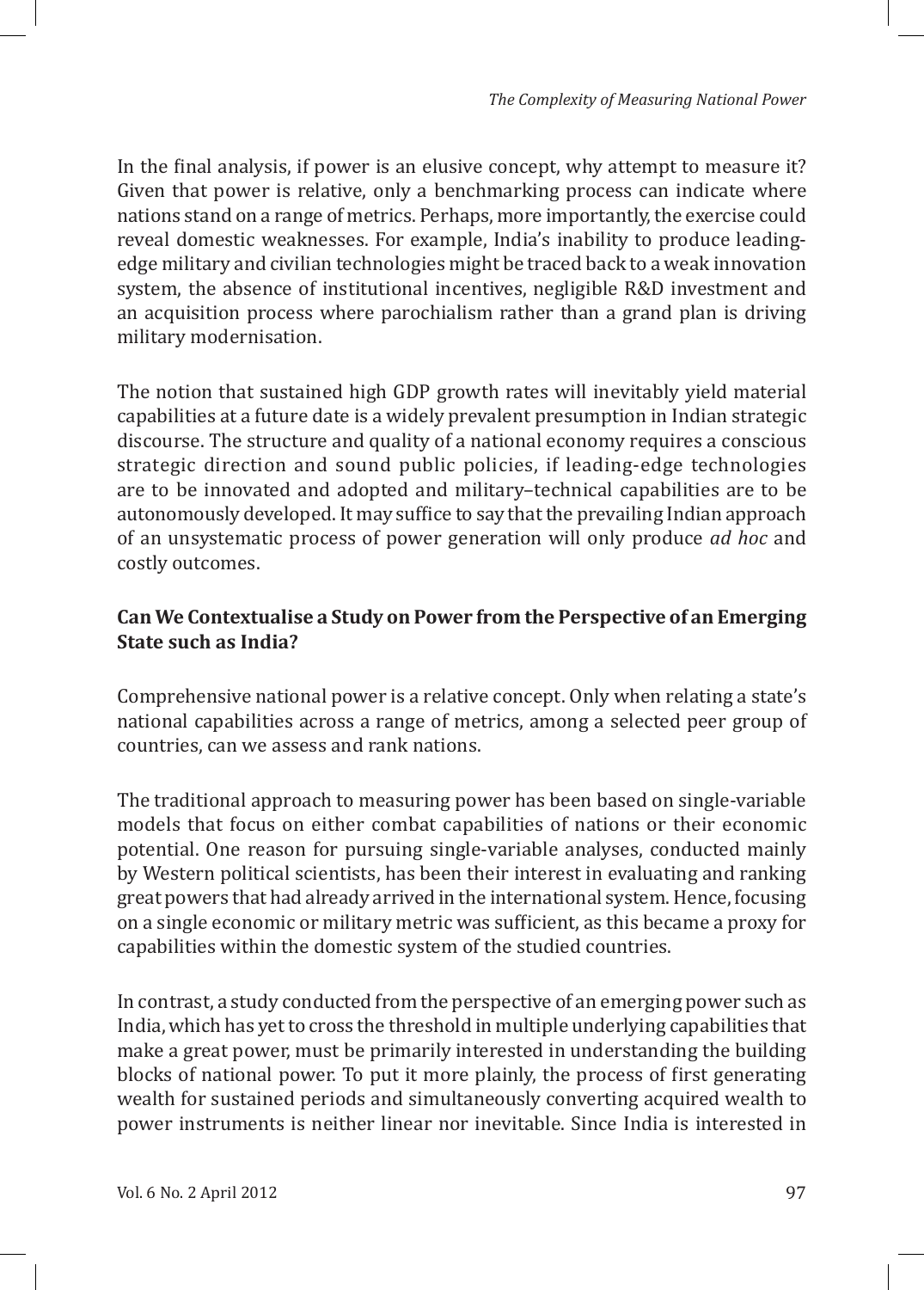#### *Zorawar Daulet Singh*

anticipating its own rise and the potential of other rising states, scrutinising the different elements of latent power should receive the analyst's priority. A multiplevariable approach is therefore necessary. Waltz's seven metrics—population, territory, resource endowment, economic capability, military strength, political stability and competence—can serve as a baseline, with each study scrutinising and perhaps even widening these variables to the extent desired. The importance or weightage that each of these variables is assigned will invariably be a subjective exercise.

In addition, the complexity of contemporary inter-state interactions suggests that power does not always "flow from the barrel of a gun". The two defining characteristics of international relations in the modern era—economic interdependence or globalisation and the nuclear revolution—have combined to make the conduct of foreign policy and inter-state interactions a more complex endeavour. Globalisation aided by the advancement of transport and connectivity technologies has made economic interactions more extensive and deeper than in earlier eras. Nuclear and missile weaponry has made unrestrained state action, such as that witnessed in the first half of the twentieth century, impossible.

Today, while military force does matter, its political use is often restricted to preventing war or conflict from escalating to high levels of violence (that is, deterrence), or conducting limited military expeditions or to extend security assistance to other weaker states. In short, military power matters, but its use is more complex, limited and always circumscribed by the overall logic of maintaining strategic stability.

If states can no longer pursue their interests in a Clausewitzian sense, where use of force or threat of force is the sole driver of their foreign policies, it becomes imperative to study how states wield power and exercise leverage upon other states. Other factors such as economic and even cultural do matter and in many cases, have become significant aspects of inter-state interactions. Again, this only underscores the utility of a multi-variable approach that enables a more expansive study of power.

To conclude, India's rationale for measuring power should delve into the process through which power is generated via a complex and dynamic division of labour across the national system. This might enlighten the political leadership on the functioning of the overall system, and hence make the pursuit of power a coherent endeavour. *ids*